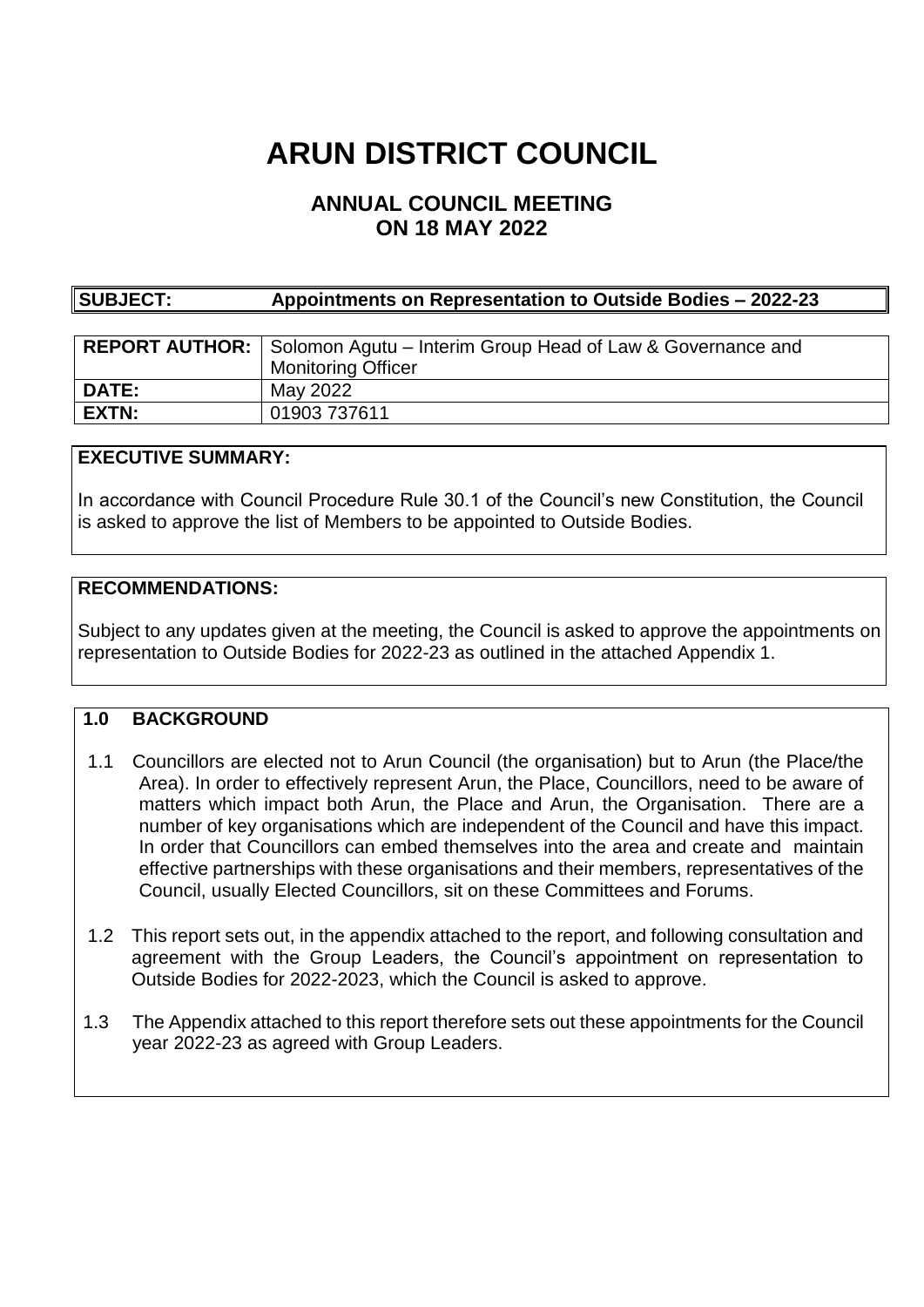## 1.0 **PROPOSALS**

- 1.1 The Council is asked to approve the appointments on representation to Outside Bodies for 2022-23 as set out in Appendix 1 to this report.
- 1.2 In moving to a Committee style form of governance, it is expected that each Committee will receive feedback reports from those Outside Bodies relevant to the Committee's Terms of Reference and that for the Member(s) appointed by Annual Council sitting on these Outside Bodies they will need to report any issues requiring action to the Council as appropriate. Each Committee workplan is expected to make provision for reports from outside bodies.
- 1.3 To facilitate this kind of reporting and feedback the Council's representative(s) on Outside Bodies will normally be expected to be either the Chair or a Member of the appropriate Committee.

## **3.0 OPTIONS:**

- 1. To support the appointments to representation on Outside Bodies for 2022-23 as presented.
- 2. To not support the appointments and request alternatives

| 4.0<br><b>CONSULTATION:</b>                                    |  |           |
|----------------------------------------------------------------|--|-----------|
| Has consultation been undertaken with:                         |  | <b>NO</b> |
| <b>Relevant Town/Parish Council</b>                            |  |           |
| <b>Relevant District Ward Councillors</b>                      |  |           |
| Other groups/persons (please specify)                          |  |           |
| <b>Group Leaders</b>                                           |  |           |
| ARE THERE ANY IMPLICATIONS IN RELATION TO THE FOLLOWING<br>5.0 |  | <b>NO</b> |
| <b>COUNCIL POLICIES: (Explain in more detail below)</b>        |  |           |
| Financial                                                      |  |           |
| Legal                                                          |  |           |
| Human Rights/Equality Impact Assessment                        |  |           |
| Community Safety including Section 17 of Crime & Disorder Act  |  | ✓         |
| Sustainability                                                 |  |           |
| Asset Management/Property/Land                                 |  | ✓         |
| Technology                                                     |  | ✓         |
| Other (please explain)                                         |  |           |
|                                                                |  |           |

## **6.0 IMPLICATIONS:**

Failure to agree the Appointments to representation on Outside Bodies for 2022-23 would mean that the Council would not be complying with its Council Procedure Rules as approved at Full Council on 11 May 2022 and previous meetings.